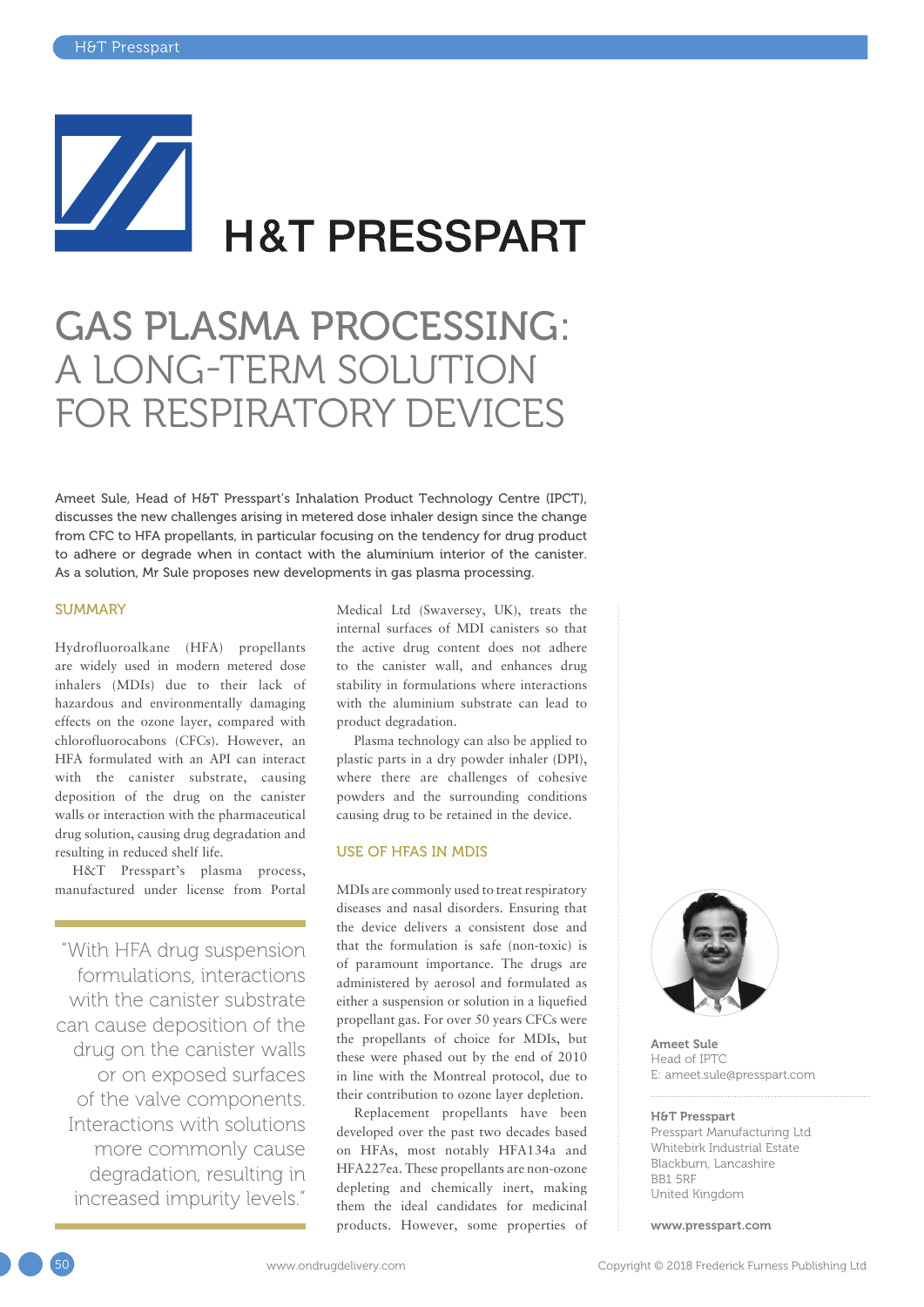

Figure 1: Types of surface treatment.

these compounds are substantially different from those of the CFCs traditionally used in MDIs, resulting in new challenges.

With HFA drug suspension formulations, interactions with the canister substrate can cause deposition of the drug on the canister walls or on exposed surfaces of the valve components. Interactions with solutions more commonly cause degradation, resulting in increased impurity levels. In both cases, the interaction leads to a reduction in the drug content in the formulation, resulting in the patient receiving less than the prescribed dose.

The surface chemistry of the MDI canister therefore has a vital role in the overall performance of the MDI and the drug. To protect the contents from deposition and degradation, a number of surface coatings have been developed that can be applied to MDI canisters and valve components (Figure 1).

#### COATING MATERIALS & TECHNIQUES

Over some years a number of surface coatings have been developed to protect the drugs from deposition or degradation.

Fluorocarbon polymers (FCPs) are commonly used to coat the interior canister surfaces in order to eliminate adhesion or deposition of, for example, salbutamol on canister walls. These polymers can be made from multiples of one or more of a variety of monomers – particularly preferred coatings tend to be pure perfluoroalkoxyalkylene (PFA) or blends of polytetrafluoroethylene (PTFE) and polyethersulphone (PES), due to their relatively high ratios of fluorine to carbon. In addition, coatings that combine fluorocarbon polymers with non-fluorocarbon polymers, such "Gas plasma processing can create an ultra-thin layer that protects against deposition and corrosion or modify the surface to prevent degradation."

as polyamides, are used for certain formulations to improve adhesion of the coating to the canister walls. Other coating types include epoxy-phenol resins.

Standard metal coating techniques can be used to pre-coat the metal substrate and cure it, prior to shaping the metal into the components, for example via deep-drawing or extrusion. This pre-coating method has the advantage of being well suited to high volume production. Other coating techniques include spraying the insides of preformed cans, dipping and electrostatic dry-powder coating, all of which can be followed by curing.

Many of these processes require high temperatures, up to 400 °C when curing, which can create additional costs and complications, and increase the environmental impact. Furthermore, only the most robust canisters (that is, those produced through deep-drawing) should be subjected to such high temperatures, as less robust canisters can become unrolled or suffer other morphological changes under these conditions.

#### PLASMA PROCESSING TECHNOLOGIES

More recently, plasma processes have been developed to modify the surface of an MDI canister and this approach has proved to have a number of advantages over traditional coating methods. Gas plasma processing (GPP) is an industrial

technique that is carried out under vacuum to treat a wide range of substrate materials. The process involves constant or pulsed excitation of gas, either by radio frequency (RF) or microwave field, to produce an energetic plasma. The process can create an ultra-thin layer that protects against deposition and corrosion or modify the surface to prevent degradation.

It is a low-temperature process and is ideal for uniform treatments of components with complex shapes, including small components in large volumes. The coating adheres well to the component substrate, because the plasma process cleans the component surface while in the vacuum, resulting in an ultra-clean substrate-coating interface.

Using GPP to tailor the surface chemistry has the advantage of providing uniform surface treatment without changing the properties of the bulk material. The process can be used to change the outermost layers of the material only, without polymerising a coating, resulting in modifications to the functional chemistry. These modifications can be used stand-alone or with the addition of a subsequent surface coating through a single process cycle, depending on the application and desired properties.

#### OPTIMISING THE PLASMA PROCESS

Plasma processing of MDI canisters can bring multiple benefits to the MDI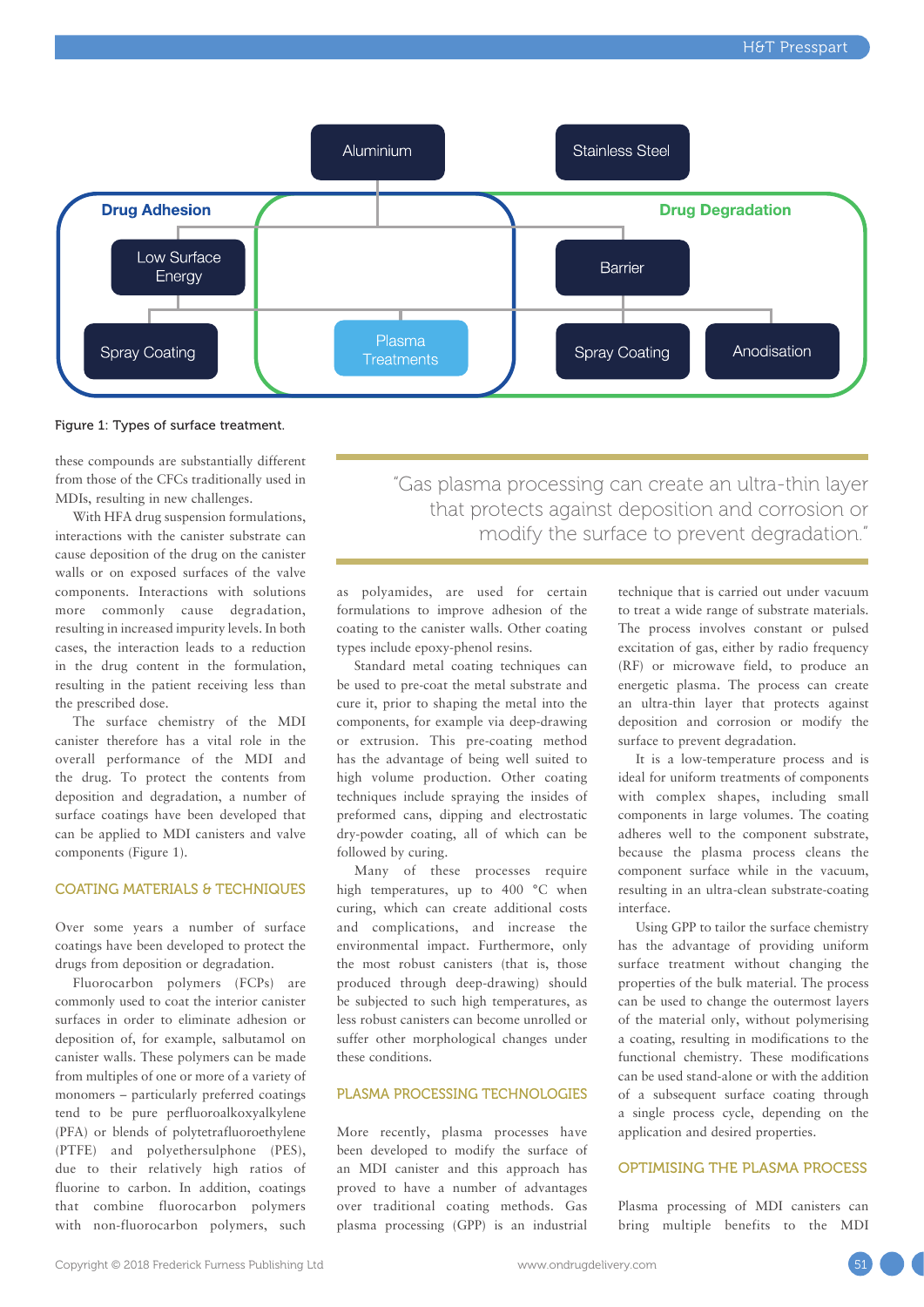performance, helping to reduce drug deposition and improve the stability of formulations where interactions with the aluminium substrate would lead to product degradation and reduced shelf life. However, the process needs to be highly controlled to ensure complete consistency of treatment and uniformity of coating to the internal walls of the canisters.

Plasma chemistry is critical to the performance of the coated canisters – the right choice of precursor chemistry enables a robust process with excellent performance. A variety of plasma treatments have been tried in the past, including single- and dual-layer technologies with a range of monomers, but these have failed to penetrate the market due to poor scalability and cost viability. However, alternative developments have become available that have made plasma a viable choice.

A cost-effective process has been established, using an optimised plasma chemistry consisting of an intrinsically robust monomer, highly ionised to form a high crosslink density. The ultra-pure gases and monomers do not contain any solvents, so do not produce any waste by-products. The result is a coating technology without the extractables issues potentially encountered with some polymer systems.

It is critical that plasma processing achieves complete and consistent coating across the entire surface of the inside of the canister. Traditional plasma processes, be they RF or microwave, are particularly difficult to control when internal surfaces are to be treated. Poor penetration of plasma ions with low energy results in a non-uniform, thin or porous coating, which will inevitably perform poorly. Increased ion energy to aid depth of can penetration gives rise to ion etching at the can neck and a more "line-of-sight" process.

This partial "line-of-sight" process leads to non-uniformity/thickness variation in such geometries. For nanometre thin coatings on MDI cans this is observed as striations in colour or colour bands down the can. With the best compromise, the coating builds up around the canister lip, throat and base, with depletion at the rim, shoulders and can corners.

More recently, an improved process has been developed that eliminates the issues associated with typical plasma system designs. Using proprietary gas/monomer delivery configurations and electric field control, designed specifically for can coating geometry, uniform coatings can be deposited.

Delivered dose through life, grouped by canister type



Figure 2: Comparison of delivered dose performance of a budesonide HFA suspension formulation at beginning (BOL), middle (MOL) and end of life (EOL), using plain aluminium and plasma-treated MDI canisters.

Dedicated system design configurations mean constant, high deposition rates with extreme reproducibility in terms of coverage, chemical speciation and product performance. The unique combination of process equipment design and precursor monomer means the technology is now scalable to handle the throughput and commercial demands of the global MDI market.

#### **Example: Budesonide HFA Suspension**

GPP has been used to develop several different plasma coating options that have successfully prevented drug deposition on the can walls and drug degradation in solution or suspension. For example, a surface treatment has been especially developed for deep-drawn 5052 aluminium canisters, which is suitable for budesonide suspension in HFA.

As can be seen in Figures 2 and 3, plasma-treated canisters exhibited more reliable performance at the end of life. The difference in profiles observed with delivered dose and shot weight tests confirms that the primary tail-off effect relates to the concentration of drug in the formulation, as opposed to the weight of formulation emitted.

Figure 4 illustrates the conclusion that the improved end-of-life performance was achieved by reducing the amount of drug deposited on the canister walls throughout use. The canister contents were determined after depletion of formulation, with an additional 2.7 mg of residual budesonide

being detected in the mean of plain canisters compared with the mean of plasma canisters.

#### DRY POWDER INHALERS AND PLASMA TECHNOLOGY

Another possible application of plasma technology is in the plastic component surfaces of a DPI. The various flow paths the powder needs to take through a DPI can make it difficult to achieve a consistent delivery performance. Plasma treatments are suitable for a wide range of materials, including plastics such as PTFE, polypropylene, polyethylene and polystyrene. It might therefore be beneficial to treat these parts to achieve a smoother flow and more complete evacuation of the formulation from the capsule, blister, reservoir or cartridge.

Modifying the active sites to render them more hydrophobic or more hydrophilic, dependent on the particular drug substance of interest, could enable a formulator to achieve more consistent delivery of the drug from the DPI.

#### **CONCLUSIONS**

Respiratory devices are complex in nature. Even though the MDI has been in a generic form for the last 50-plus years, it has been a challenge for R&D chemists to deliver a robust product to the market. MDIs combine a mixture of mechanical components, physical dimensions, the